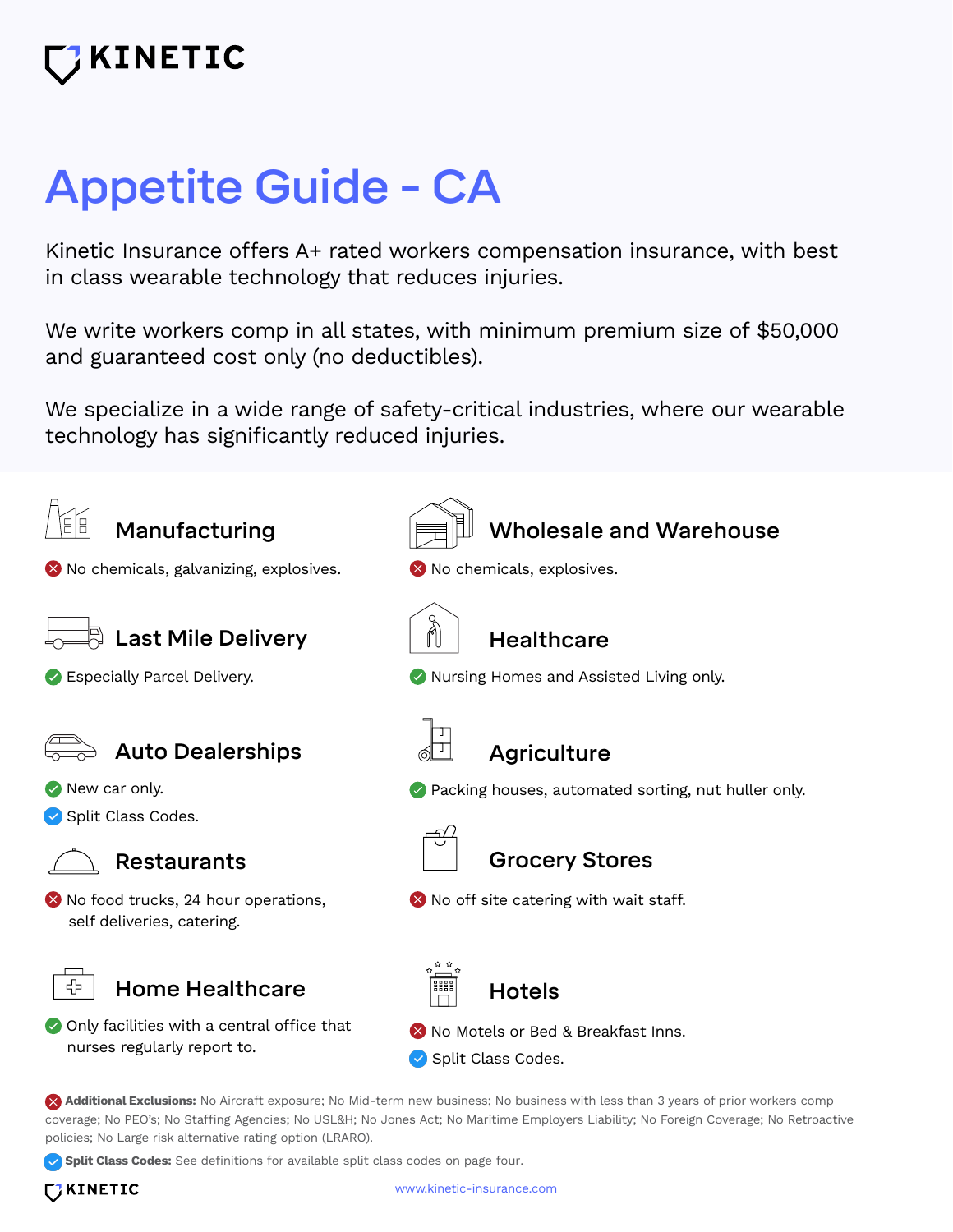#### CA Class Codes

### **LIGHT MANUFACTURING**

| 2002 | Pasta or Noodle Mfg                            |  |  |  |  |
|------|------------------------------------------------|--|--|--|--|
| 2003 | Bakery                                         |  |  |  |  |
| 2030 | Syrup or Molasses Refining,<br>Blending or Mfg |  |  |  |  |
| 2063 | Ice Cream Mfg                                  |  |  |  |  |
| 2063 | Milk Products Mfg                              |  |  |  |  |
| 2063 | Milk Bottle Exchange                           |  |  |  |  |
|      | - All Employees                                |  |  |  |  |
| 2063 | Milk Depot or Milk Dealer                      |  |  |  |  |
| 2063 | Creamery or Dairy                              |  |  |  |  |
| 2095 | Meat Products Mfg                              |  |  |  |  |
| 2107 | Fruit Packing - Not Citrus                     |  |  |  |  |
| 2108 | Fruit Packing - Citrus                         |  |  |  |  |
| 2111 | Cannery                                        |  |  |  |  |
| 2111 | Pickle Mfg                                     |  |  |  |  |
| 2116 | Fruit Juice or Concentrate<br>Mfg              |  |  |  |  |
| 2117 | Vegetable or Fruit<br>Processors - Frozen      |  |  |  |  |
| 2121 | <b>Breweries</b>                               |  |  |  |  |
| 2142 | Alchohol Mfg - Grain -<br>All Operations       |  |  |  |  |
| 2142 | Spirituous Liquor Bottling                     |  |  |  |  |
| 2142 | Wineries                                       |  |  |  |  |
| 2163 | Beverage Mfg                                   |  |  |  |  |
| 2222 | Carpet or Rug Mfg-Hemp<br>or Jute              |  |  |  |  |
| 2222 | Yarn Mfg - Cotton & Wool                       |  |  |  |  |
| 2222 | Thread Mfg - Silk                              |  |  |  |  |
| 2222 | Felting Mfg                                    |  |  |  |  |
| 2362 | Hoisery Mfg                                    |  |  |  |  |
| 2362 | Knit Goods Mfg                                 |  |  |  |  |
| 2362 | Braid or Fringe Mfg                            |  |  |  |  |
| 2402 | Carpet or Rug Mfg - NOC                        |  |  |  |  |
| 2413 | Textile Fiber Mfg                              |  |  |  |  |
| 2501 | <b>Embroidery Mfg</b>                          |  |  |  |  |
| 2501 | <b>Clothing Mfg</b>                            |  |  |  |  |
| 2501 | Tailoring or Dressmaking                       |  |  |  |  |
| 2501 | Hair Goods Mfg                                 |  |  |  |  |
| 2570 | Mattress or Box Spring Mfg                     |  |  |  |  |
| 2570 | <b>Bedspring Or Wire Mattress</b>              |  |  |  |  |
| 2576 | Umbrella Mfg                                   |  |  |  |  |
| 2576 | Awning, Tarp or Canvas Mfg                     |  |  |  |  |
| 2585 | Laundry NOC                                    |  |  |  |  |
| 2660 | Shoe Stock Mfg                                 |  |  |  |  |
| 2660 | Shoe or Boot Mfg                               |  |  |  |  |

| Luggage Mfg<br>2683<br>Leather Goods Mfg<br>2688<br>Cabinet Works - NOC - with<br>2759<br>power machinery<br>Cabinet Mfg for audio or video<br>2812<br>devices<br>Cabinet Works - No power<br>2812<br>woodworking machinery<br>Brush or Broom Mfg<br>2842<br>Wood Turned Products Mfg<br>2842<br>Window - Shade Mfg<br>2852<br>Window - Shade roller Mfg<br>2852<br>Furniture Mfg & Cabinet<br>2881<br>Furniture Mfg & Cabinet<br>2883 |  |
|----------------------------------------------------------------------------------------------------------------------------------------------------------------------------------------------------------------------------------------------------------------------------------------------------------------------------------------------------------------------------------------------------------------------------------------|--|
|                                                                                                                                                                                                                                                                                                                                                                                                                                        |  |
|                                                                                                                                                                                                                                                                                                                                                                                                                                        |  |
|                                                                                                                                                                                                                                                                                                                                                                                                                                        |  |
|                                                                                                                                                                                                                                                                                                                                                                                                                                        |  |
|                                                                                                                                                                                                                                                                                                                                                                                                                                        |  |
|                                                                                                                                                                                                                                                                                                                                                                                                                                        |  |
|                                                                                                                                                                                                                                                                                                                                                                                                                                        |  |
|                                                                                                                                                                                                                                                                                                                                                                                                                                        |  |
|                                                                                                                                                                                                                                                                                                                                                                                                                                        |  |
|                                                                                                                                                                                                                                                                                                                                                                                                                                        |  |
|                                                                                                                                                                                                                                                                                                                                                                                                                                        |  |
|                                                                                                                                                                                                                                                                                                                                                                                                                                        |  |
|                                                                                                                                                                                                                                                                                                                                                                                                                                        |  |
| Musical Instrument - Wood Mfg<br>2923                                                                                                                                                                                                                                                                                                                                                                                                  |  |
| 3066<br>Musical Instrument - Metal Mfg                                                                                                                                                                                                                                                                                                                                                                                                 |  |
| Computer Memory Disk Mfg<br>3070                                                                                                                                                                                                                                                                                                                                                                                                       |  |
| Bottle Cap or Crown Mfg<br>3131                                                                                                                                                                                                                                                                                                                                                                                                        |  |
| Button or Fastener Mfg<br>3131                                                                                                                                                                                                                                                                                                                                                                                                         |  |
| Button Metal Mfg NOC<br>3131                                                                                                                                                                                                                                                                                                                                                                                                           |  |
| Hardware Mfg<br>3146                                                                                                                                                                                                                                                                                                                                                                                                                   |  |
| Plumbers' Supplies Mfg<br>3146                                                                                                                                                                                                                                                                                                                                                                                                         |  |
| 3152<br>Bolt or Nut Mfg                                                                                                                                                                                                                                                                                                                                                                                                                |  |
| <b>Screw Mfg</b><br>3152                                                                                                                                                                                                                                                                                                                                                                                                               |  |
| Nail, Tack or Rivet Mfg<br>3152                                                                                                                                                                                                                                                                                                                                                                                                        |  |
| Eyelet Mfg.<br>3152                                                                                                                                                                                                                                                                                                                                                                                                                    |  |
| <b>Electronic Element Mfg</b><br>3178                                                                                                                                                                                                                                                                                                                                                                                                  |  |
| Alarm Mfg<br>3179                                                                                                                                                                                                                                                                                                                                                                                                                      |  |
| <b>Electrical Apparatus Mfg</b><br>3179                                                                                                                                                                                                                                                                                                                                                                                                |  |
| Electric Appliance Mfg<br>3179                                                                                                                                                                                                                                                                                                                                                                                                         |  |
| Lamp or Portable Lantern Mfg<br>3180<br>NOC                                                                                                                                                                                                                                                                                                                                                                                            |  |
| Lamp or Portable Lantern Mfg<br>3180<br>- ELECTRIC                                                                                                                                                                                                                                                                                                                                                                                     |  |
| Can Mfg<br>3220                                                                                                                                                                                                                                                                                                                                                                                                                        |  |
| Wire Cloth Mfg<br>3257                                                                                                                                                                                                                                                                                                                                                                                                                 |  |
| 3257<br>Spring Mfg                                                                                                                                                                                                                                                                                                                                                                                                                     |  |
| Jewelry Mfg<br>3383                                                                                                                                                                                                                                                                                                                                                                                                                    |  |
| Clock Mfg<br>3383                                                                                                                                                                                                                                                                                                                                                                                                                      |  |
| <b>Bicycles Mfg</b><br>3401                                                                                                                                                                                                                                                                                                                                                                                                            |  |
| <b>Electrical Connector Mfg</b><br>3568                                                                                                                                                                                                                                                                                                                                                                                                |  |
| Electric Appliance Mfg NOC<br>3570                                                                                                                                                                                                                                                                                                                                                                                                     |  |
| Medical and Dental Equipment<br>3572                                                                                                                                                                                                                                                                                                                                                                                                   |  |
| Mfg                                                                                                                                                                                                                                                                                                                                                                                                                                    |  |

Machine Mfg - Office or sewing

| 3574 | Sporting Goods Mfg. NOC                    |  |  |  |  |
|------|--------------------------------------------|--|--|--|--|
| 3577 | Printed Circuit Board Mfg                  |  |  |  |  |
| 3632 | Machine Shop NOC                           |  |  |  |  |
| 3634 | Valve Mfg                                  |  |  |  |  |
| 3681 | Computer or Computer                       |  |  |  |  |
|      | Peripheral Equipment                       |  |  |  |  |
| 3681 | Television, Radio, Telephone<br>Device Mfg |  |  |  |  |
| 3681 | Instrument Mfg                             |  |  |  |  |
| 3681 | Photographic Supplies Mfg                  |  |  |  |  |
| 3682 | Instrument Mfg -                           |  |  |  |  |
|      | non electronic                             |  |  |  |  |
| 3831 | Machined Parts Mfg.                        |  |  |  |  |
| 4041 | Pottery, Ceramics, Plumbing                |  |  |  |  |
|      | Fixture Mfg                                |  |  |  |  |
| 4049 | Pottery Mfg - China                        |  |  |  |  |
|      | or Tableware                               |  |  |  |  |
| 4049 | Pottery Mfg - hand molded                  |  |  |  |  |
|      | cast                                       |  |  |  |  |
| 4112 | Integrated Circuit Mfg                     |  |  |  |  |
| 4114 | Glassware Mfg.                             |  |  |  |  |
| 4150 | Optical Goods Mfg                          |  |  |  |  |
| 4251 | <b>Stationary Mfg</b>                      |  |  |  |  |
| 4279 | Paper Goods Mfg. NOC                       |  |  |  |  |
| 4286 | Plastic or Paper Bag Mfg                   |  |  |  |  |
| 4295 | Cloth Printing / Silk Screen               |  |  |  |  |
| 4295 | Cloth Printing                             |  |  |  |  |
| 4299 | Bookbinding                                |  |  |  |  |
| 4354 | Printed Circuit Board Mfg<br>- other       |  |  |  |  |
| 4354 | Printed Circuit Board Mfg                  |  |  |  |  |
| 4432 | Pen Mfg                                    |  |  |  |  |
| 4478 | Plastics Mfg - Sheets, Rods,               |  |  |  |  |
|      | <b>Tubes</b>                               |  |  |  |  |
| 4496 | Plastics Mfg - Fabricated                  |  |  |  |  |
|      | Products                                   |  |  |  |  |
| 4691 | Orthotic or Prosthetic Device              |  |  |  |  |
|      | Mfg                                        |  |  |  |  |
| 4691 | Pharmaceutical or Surgical                 |  |  |  |  |
|      | Goods Mfg                                  |  |  |  |  |
| 6504 | Cereal or Bar Mfg                          |  |  |  |  |
| 6504 | Candy, Chocolate Mfg                       |  |  |  |  |
| 6504 | Potato Chip, Snack Mfg                     |  |  |  |  |
| 6504 | Food Products Mfg                          |  |  |  |  |
| 8017 | Toilet or Towel Supply Co                  |  |  |  |  |

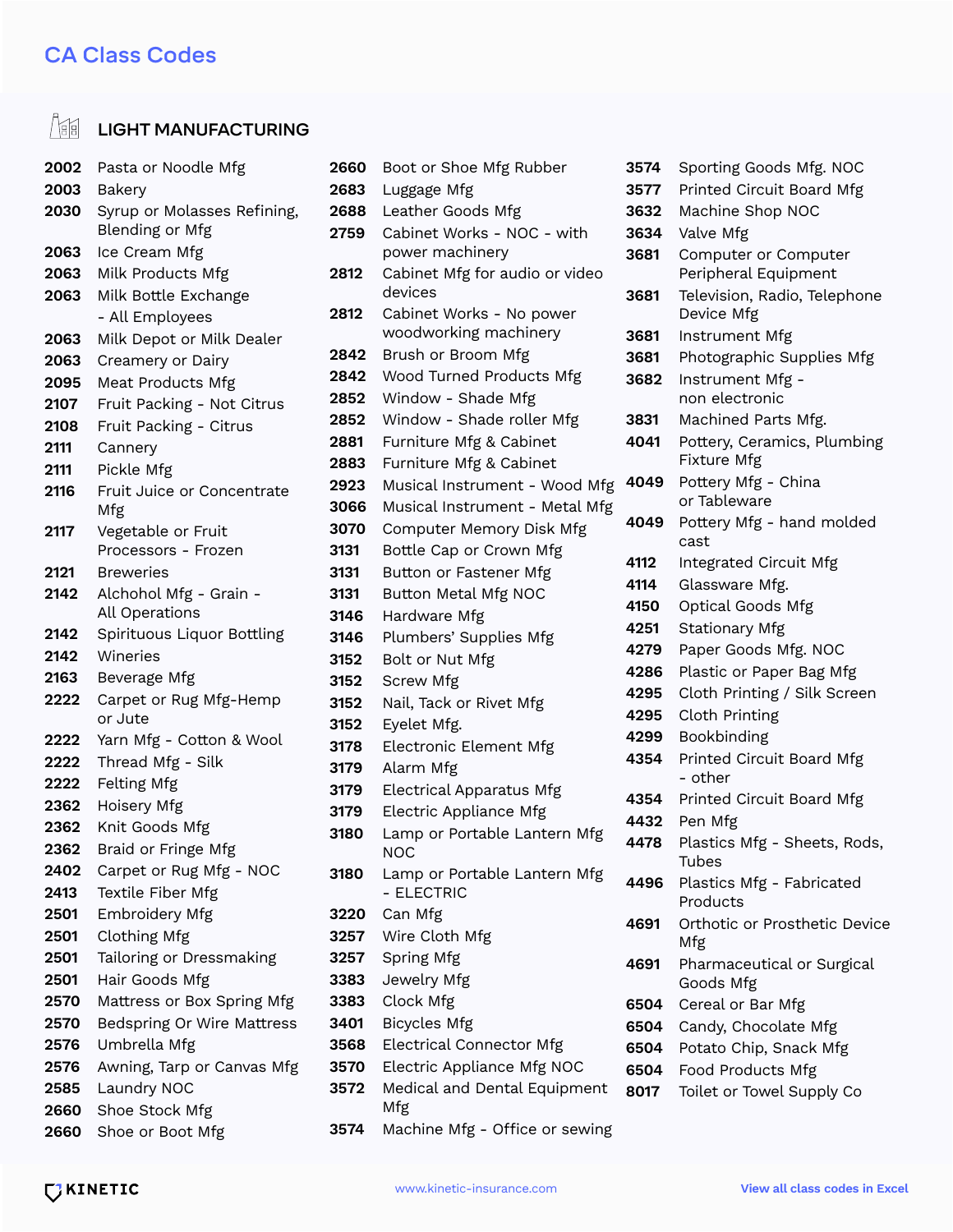#### CA Class Codes

| $\mathbb{R}$                                                                                                                                                                                                                                                                                                                                        | <b>HEALTHCARE</b>                                                                          |                      |                                                                                                         |                      |                                                                  |  |  |  |
|-----------------------------------------------------------------------------------------------------------------------------------------------------------------------------------------------------------------------------------------------------------------------------------------------------------------------------------------------------|--------------------------------------------------------------------------------------------|----------------------|---------------------------------------------------------------------------------------------------------|----------------------|------------------------------------------------------------------|--|--|--|
| 8810<br>8829                                                                                                                                                                                                                                                                                                                                        | Clerical<br>Nursing Home & Assisted<br>Living                                              | 8829<br>8829         | Assisted Living - Food Service<br>Nursing Home - All Other<br>Employees                                 |                      | 9070 Assisted Living - Residential<br>Care                       |  |  |  |
| fi                                                                                                                                                                                                                                                                                                                                                  | <b>WHOLESALER &amp; WAREHOUSE</b>                                                          |                      |                                                                                                         |                      |                                                                  |  |  |  |
| 7392<br>8018<br>8018<br>8018                                                                                                                                                                                                                                                                                                                        | Beer or Ale Dealer<br>Wholesaler<br>Wholesaler - Durable Goods<br>Store - Drug - Wholesale | 8021<br>8032<br>8102 | Store - Meat, Fish or Poultry<br>Wholesaler<br>Store - Dry Goods - Wholesale<br>Bean Sorting & Handling | 8209<br>8291<br>8292 | Vegetable Packing<br>Warehousing-Cold Storage<br>Warehousing NOC |  |  |  |
| ♣                                                                                                                                                                                                                                                                                                                                                   | <b>AUTO DEALERSHIP</b>                                                                     |                      |                                                                                                         |                      |                                                                  |  |  |  |
| * 8391                                                                                                                                                                                                                                                                                                                                              | Automobile - Dealership                                                                    | 8748                 | Auto Salesperson                                                                                        | 8810                 | Clerical                                                         |  |  |  |
|                                                                                                                                                                                                                                                                                                                                                     | <b>LAST MILE DELIVERY</b>                                                                  |                      |                                                                                                         |                      |                                                                  |  |  |  |
| 7198                                                                                                                                                                                                                                                                                                                                                | Trucking - Mail, Parcel<br>Package                                                         | 7219                 | Parcel - All Employees<br>& Drivers                                                                     | 7232                 | Trucking - Mail, Parcel Package                                  |  |  |  |
|                                                                                                                                                                                                                                                                                                                                                     | <b>RESTAURANT</b>                                                                          |                      |                                                                                                         |                      |                                                                  |  |  |  |
| 9079                                                                                                                                                                                                                                                                                                                                                | Restaurant                                                                                 | 9079                 | Fast Food                                                                                               |                      |                                                                  |  |  |  |
| Æ                                                                                                                                                                                                                                                                                                                                                   | <b>AG PACKING HOUSE</b>                                                                    |                      |                                                                                                         |                      |                                                                  |  |  |  |
| 2107                                                                                                                                                                                                                                                                                                                                                | Fruit Packing - NOT Citrus                                                                 | 2108                 | Fruit Packing - NOT Citrus                                                                              |                      |                                                                  |  |  |  |
| Æ                                                                                                                                                                                                                                                                                                                                                   | <b>AG NUT HULLER</b>                                                                       |                      |                                                                                                         |                      |                                                                  |  |  |  |
| 45                                                                                                                                                                                                                                                                                                                                                  | Orchards-Nut Crops<br>Nut Hulling, Shelling or processing<br>96                            |                      |                                                                                                         |                      |                                                                  |  |  |  |
| ಗೆ                                                                                                                                                                                                                                                                                                                                                  | <b>GROCERY STORES</b>                                                                      |                      |                                                                                                         |                      |                                                                  |  |  |  |
| 8006                                                                                                                                                                                                                                                                                                                                                | <b>Grocery Stores</b>                                                                      | 8031                 | Grocery Stores-Fish, Meat & Poultry                                                                     |                      |                                                                  |  |  |  |
| $\overline{G}$                                                                                                                                                                                                                                                                                                                                      | <b>HOME HEALTHCARE</b>                                                                     |                      |                                                                                                         |                      |                                                                  |  |  |  |
| 8827                                                                                                                                                                                                                                                                                                                                                | Home Health Care Services                                                                  |                      |                                                                                                         |                      |                                                                  |  |  |  |
| $\begin{picture}(120,115) \put(0,0){\line(1,0){15}} \put(15,0){\line(1,0){15}} \put(15,0){\line(1,0){15}} \put(15,0){\line(1,0){15}} \put(15,0){\line(1,0){15}} \put(15,0){\line(1,0){15}} \put(15,0){\line(1,0){15}} \put(15,0){\line(1,0){15}} \put(15,0){\line(1,0){15}} \put(15,0){\line(1,0){15}} \put(15,0){\line(1,0){15}} \put(15,0){\line$ | <b>HOTEL</b>                                                                               |                      |                                                                                                         |                      |                                                                  |  |  |  |

**\*** 9050 Hotel - All other employees 9079 Hotel - Restaurant Employees

**\* Split Class Code:** See definitions for available split class codes on page four.